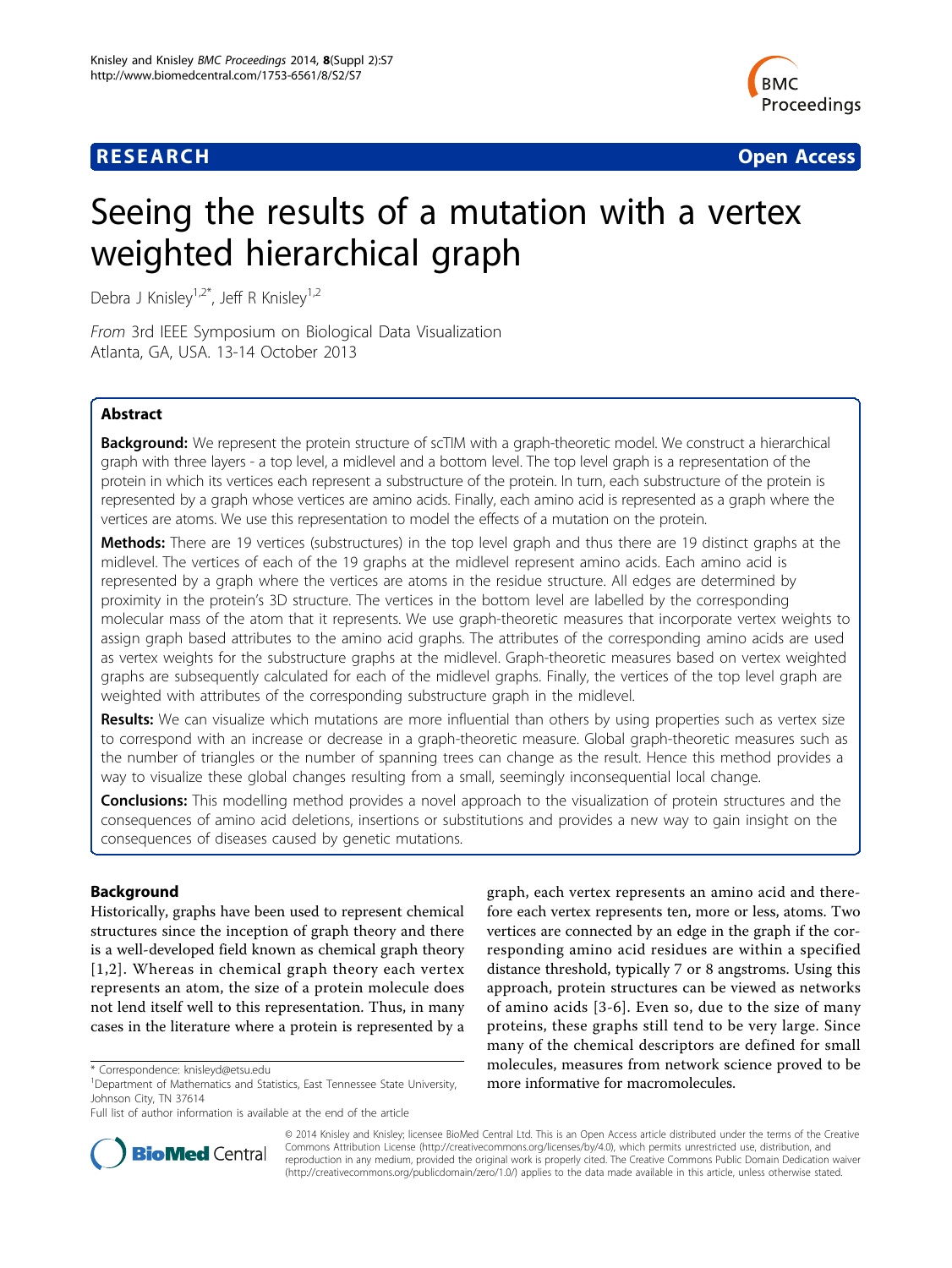Topological features of protein structures exhibit many desirable network properties such as high clustering coefficients and short average path lengths which shed light on aspects of protein folding [\[7](#page-6-0)-[9](#page-6-0)]. A review of the uses of graphs as models of protein structure can be found in [[10\]](#page-6-0), which is a summary of work prior to 2002 for each method of representation - that is, vertices representing atoms versus vertices representing amino acids. However, again due to the size of these graphs, graph-theoretic representations have not provided an effective visualization tool, nor has it been an effective way to determine other properties of the protein's structure, such as the location of binding sites. In order to address the challenge of modelling a molecule at different scales - that is, simultaneously capturing full scale global properties of a large graph while identifying local properties of a small region of the graph - we developed a vertex weighted hierarchical graph model of a protein structure [[11\]](#page-6-0). There are distinct advantages to each of the approaches discussed above, namely to let each vertex represent an atom, or to let each vertex represent an amino acid. To capture the advantages of each, we build a representation that uses both methods. That is, we use the nested graphs concept to integrate the information obtained at each scale with all other scales. To do so we construct a hierarchical graph-theoretic structure to represent the threedimensional structure of a protein. Since the goal in [[11](#page-6-0)] was to identify the global effects of a single point mutation, we now address the BioVis Data Challenge with the vertex-weighted, hierarchical graph approach.

We first represent the challenge protein scTIM as a graph with 19 vertices. Each vertex represents a substructure loosely determined by the secondary structures of the protein. Each substructure contains either a beta strand or an alpha helix, but not both. For example, substructure D1 contains a single beta strand and substructure D2 contains a single alpha helix. Other secondary structures such as loops and turns are not strictly separated, although they may be if the loop is exceptionally long as in the case of D14. The 19 substructures are given in Table 1.

We label the vertices Di,  $0 < i < 20$  and two vertices, Di and Dj are connected if there exist at least two pairs of amino acids whose distance does not exceed 7 angstroms where for each pair, one amino acid is in Di and one is in Dj. We call this graph the top level graph. The top level graph is shown in Figure 1. In turn, each substructure of the protein is also represented as a graph. That is, nested in each vertex of the top level graph is another graph. This collection of nested graphs constitutes the midlevel graphs. For graphs at the midlevel, each vertex represents an amino acid and two vertices are adjacent if the distance from the central carbons of each residue is not more than 7 angstroms. In addition, this

|        | Table 1 Substructure intervals used for the midlevel |  |  |  |
|--------|------------------------------------------------------|--|--|--|
| graph. |                                                      |  |  |  |

| Substructure<br>name    | sequence<br>location | substructure sequence        |
|-------------------------|----------------------|------------------------------|
| D1 -beta                | $2 - 15$             | ARTFFVGGNEKI NG              |
| D2 - alpha              | $15 - 30$            | <b>GSKQSIKEIVERLNTA</b>      |
| D3 - beta               | $30 - 43$            | <b>ASIPENVEVVICPP</b>        |
| D4 - alpha              | 43-55                | PATYLDYSVSLVK                |
| D5 - loop               | 55-74                | <b>KKPQVTVGAQNAYLKASGAF</b>  |
| D6 - alpha              | 74-88                | <b>FTGENSVDQIKDVGA</b>       |
| D7 - beta               | 88-96                | <b>AKWVII GHS</b>            |
| D8 - alpha              | $96 - 105$           | SERRSYFHED                   |
| D9 - alpha              | 105-120              | <b>DDKFIADKTKFALGQG</b>      |
| D <sub>10</sub> - beta  | 12-130               | <b>GVGVILCIGET</b>           |
| D11 - alpha             | 130-139              | <b>TLEEKKAGKT</b>            |
| D12 - alpha             | 139-151              | TLDWERQLNAVL                 |
| D <sub>13</sub> - beta  | 151-166              | I FFVKDWTNVWAYFP             |
| $D14 - loop$            | 166-177              | PVWAIGTGI AAT                |
| D <sub>15</sub> - alpha | 177-204              | TPEDAQDIHASIRKFLASKLGDKAASEL |
| D <sub>16</sub> - beta  | 204-211              | LRILYGGS                     |
| D17 - alpha             | 211-225              | SANGSNAVTFKDKAD              |
| D <sub>18</sub> - beta  | 225-237              | <b>DVDGFLVGGASLK</b>         |
| D19 - alpha             | 237-248              | <b>KPEFVDIINSRN</b>          |

must hold true for at least two amino acid pairs. We use the data in the Protein Data Bank [[12\]](#page-6-0) file 2YPI for these calculations. Other criteria can be applied. For instance, we have sometimes measured from the centroid of the residues and used a distance threshold of 8 angstroms.

Finally, each amino acid is represented by a graph where each vertex represents an atom and two vertices

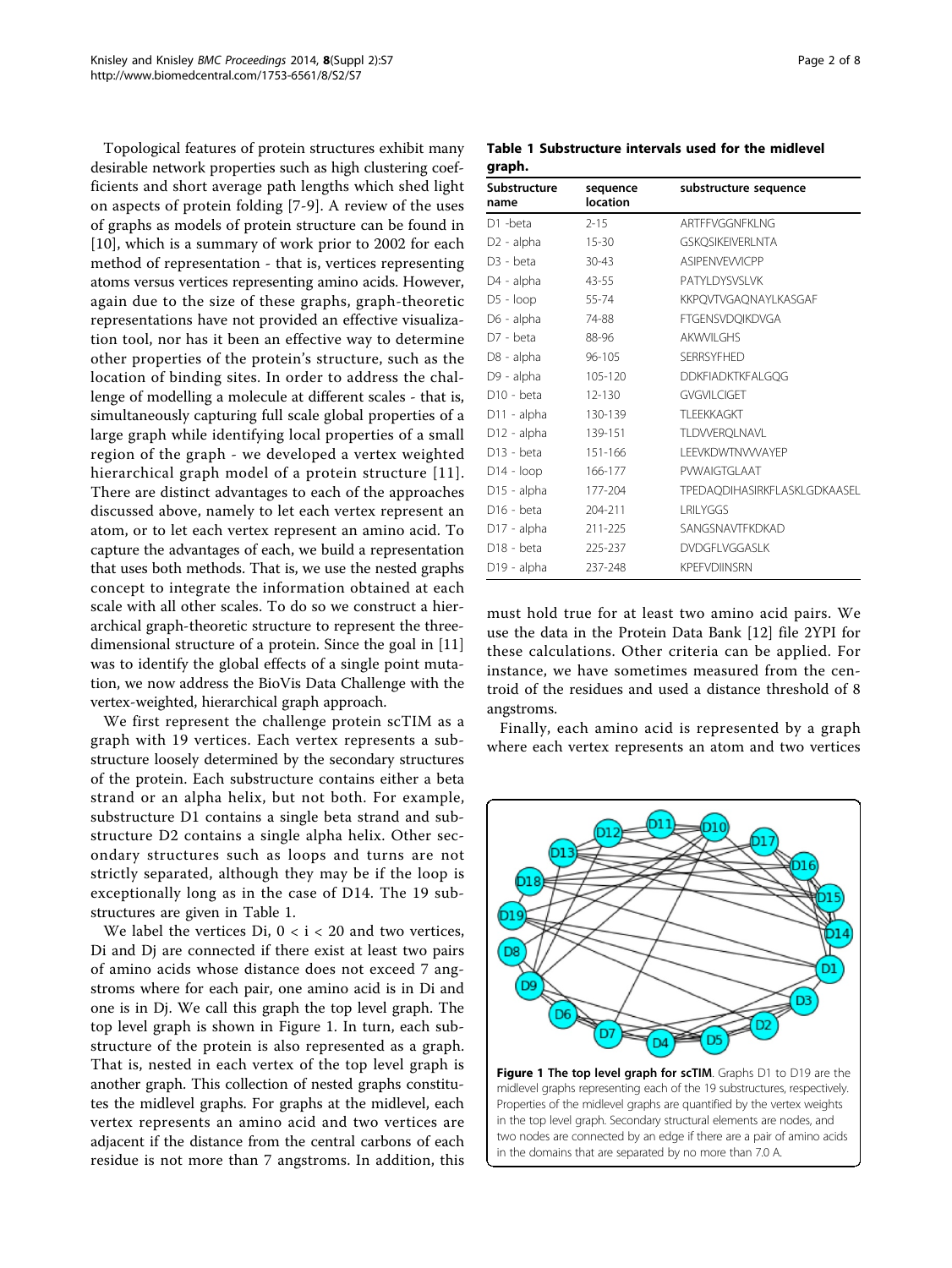<span id="page-2-0"></span>are adjacent if the corresponding atoms have a bond. We do not consider the hydrogen atoms in this model (this is the commonly known hydrogen suppressed balland-stick representation of a molecule). We let a single vertex represent the central carbon in the backbone and thus we obtain a rooted graph where we denote the backbone carbon as the root. There are twenty graphs at this level which we can refer to as the bottom level. More layers are possible and may be desirable for a very large protein or a protein complex. Thus this general method can be applied to a very large structure such as a protein complex or a relatively small protein. We determined that three layers are sufficient for the scTIM model.

We first describe the process for a single point mutation. Associated with each amino acid is a set of descriptors derived from graph-theoretic measures of its graph representation. These values were first defined by the authors in [[13](#page-6-0)] where a neural network was trained to recognize a change in binding affinity due to mutations. A single point mutation in a protein results in a change in exactly one of the amino acids in the protein's amino acid sequence. Thus, one vertex in exactly one of the midlevel graphs will receive a new set of descriptors that corresponds to the change at the bottom level. This results in a change of attributes of a single vertex at the midlevel. This change of attributes at the midlevel results in a change of graph-theoretic measures of the midlevel graph that utilize vertex weights. Consequently, the vertex at the top level graph that represents the substructure where the single point mutation occurred will receive a new set of attributes. In this way we are able to capture the flow of information from a single point mutation to the entire protein and visualize the effects. The process described above changes the vertex weights, but not the structure itself, of the top level graph. Using graph-theoretic measures that incorporate vertex weights, we obtain a unique set of graphtheoretic values associated with each mutation.

In addition, there are a number of folding algorithms that will provide a predicted structure for a given amino acid sequence. For example,  $PhYre^2$  [\[14](#page-6-0)] and I-TASSER [[15\]](#page-6-0) have both consistently performed well in the annual protein prediction competition known as CASP- Critical Assessment of Structure Prediction [[16](#page-6-0)]. Consequently, a predicted pdb file can be obtained for a mutated sequence and the process described above can be iterated with the predicted structure. This results in a top-level graph whose structure may differ from the wild type. For the life scientists, we are developing a tool for "virtual mutations". By changing a residue (or a set of residues) in the sequence, this changes a vector of descriptors for a vertex (or vertices) at the midlevel. This in turn changes the values of the Top Level graph that are associated with that mutation. The consequences of the mutation on the structure of the graph can be viewed immediately. We describe the methods in more detail in the methods section and the results are below.

# Results

# Modelling a single point mutation with a predicted structural change

First we show the result when the vertex weighted hierarchical method is coupled with a predicted change in the 3D structure. Figures 2 and [3](#page-3-0) show the top level graph of the wild type protein and the mutant protein V51R respectively and were generated by Cytoscape [\[17](#page-6-0)]. We selected this mutation, V51R, to illustrate how a single point mutation can affect the top level graph in a significant way. The single point mutation V51R is one of the mutations found in the defective protein dTIM provided by the contest designers. To obtain these figures, we submitted the mutant sequence to PhYre<sup>2</sup>. PhYre<sup>2</sup> returns the predicted structure as a pdb type file. We construct the hierarchical graph for each, the predicted structure provided by  $PhYre<sup>2</sup>$  and the wild type provided by the PDB file 2YPI. To determine the vertex weights at each level, we can begin with the bottom level. Associated with each amino acid graph are a number of graph-theoretic measures such as the weighted domination number and the weighted degree of a vertex. To define the graph based measures, we modify the definition of common graphical invariants such as those found in a standard introductory text for graph theory [[18,19](#page-6-0)]. For example, the *degree of a vertex*  $\nu$  in a graph is the number of neighbors of  $\nu$ . For a vertex-weighted graph,



Figure 2 Top level graph with no mutations. Cytoscape visualization of the top level graph whose vertex weights were determined by properties of the midlevel graphs, which in turn were weighted by amino acid descriptors. By mapping additional bioinformatic and biophysical properties to the nodes and edges, and allowing these weights to guide the layout, we can acquire additional intuition into the importance in different domains and domain-domain interactions.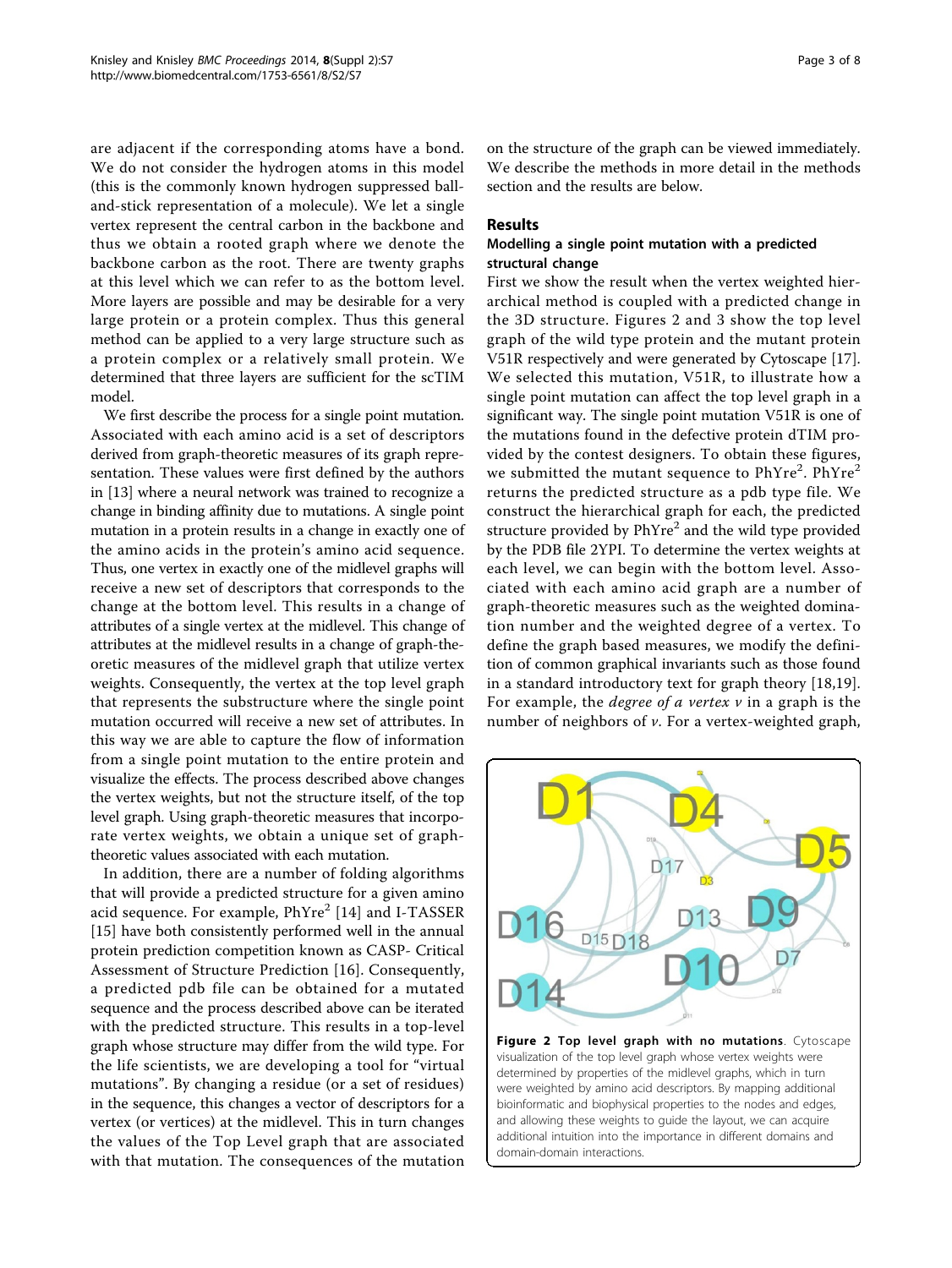<span id="page-3-0"></span>

we define the *weighted-degree of a vertex*  $v$  as the sum of the weights of the neighbors of  $\nu$ . Note that in a standard graph without vertex weights, if we assign all vertices a weight of one, then the weighted definition is equivalent to the standard definition. Thus weighted definitions generalize the standard definitions in a natural way. For instance, we can also generalize the standard definition of the domination number of a graph.

A vertex set  $S$  is said to be a *dominating set of vertices* if every vertex in the graph is either in the set S or has a neighbor in S. Necessarily then, the entire set of vertices of a graph is a dominating set. The domination number of a graph is the minimum cardinality among all dominating sets. Since the cardinality of a set can be found by assigning a weight of 1 to each element of the set and then summing the weights, we define the weighted-domination number to be the minimum weight among all dominating sets. The maximum degree of a graph is the maximum value among all degree measures in the graph. Whereas the degree of a vertex is a local measure, the maximum degree of a graph is a global measure. Almost all standard graphical measures thus lend themselves to a "weighted" version. Graph-theoretic measures such as the maximum weighted-degree provide a rich source for numerical characterizations for the mid-level graphs which in turn are weights for the vertices of the top level graph. By including the vertex weights, we show the graph for the top level graph below generated by Cytoscape. Figure [2](#page-2-0) is the wild type and Figure 3 is the mutant. Substructure D4, where the mutation occurred, is highlighted together with the neighbors of D4. Notice that there are significant structural changes predicted by  $\mathrm{PhYre}^{2}$ , such as the loss of the edge connecting D1 with D4. However, without the vertex weights, the change would not be nearly as striking.

Using this approach, the effects of a single point mutation on the entire protein can be observed. One would expect that the vertex representing the substructure where the mutation occurred to be affected. However, other consequences can now also be observed, such as the loss of the "heavy" cycle, D1, D4, D5, D9, D13, D16. The differences and similarities between a wild type protein and a given mutation of that protein are difficult to discern in a model where each vertex represents an amino acid. Without the hierarchical structure, a change in a single amino acid (a single vertex) may seem inconsequential, especially among the hundreds of such changes possible. With the hierarchical structure, however, the influence of such mutations can be tracked at each scale of representation.

# Modelling mutations without a change in predicted structure

Typically, the goal is to capture the top level impact of all the mutations in a given residue sequence. Figure 4 illustrates the process for producing such visualizations without utilizing a predicted change in the structure. In this method, the edge set of the top level graph does not change, only the vertex weights. One method for visualizing the effects in this case is to weight each edge {Di, Dj} in the top level graph with the average value of the vertex weights for Di and Dj. Subsequently, changes in descriptor weights can imply changes in the minimum spanning tree (s) of a top level graph. A spanning tree of a graph  $G$  is a graph with the same vertex set of G with the minimum number of edges that can be selected from the edge set of G so that G remains connected. For a given connected



hydropathy, to identify likely physical causes for mutation effects.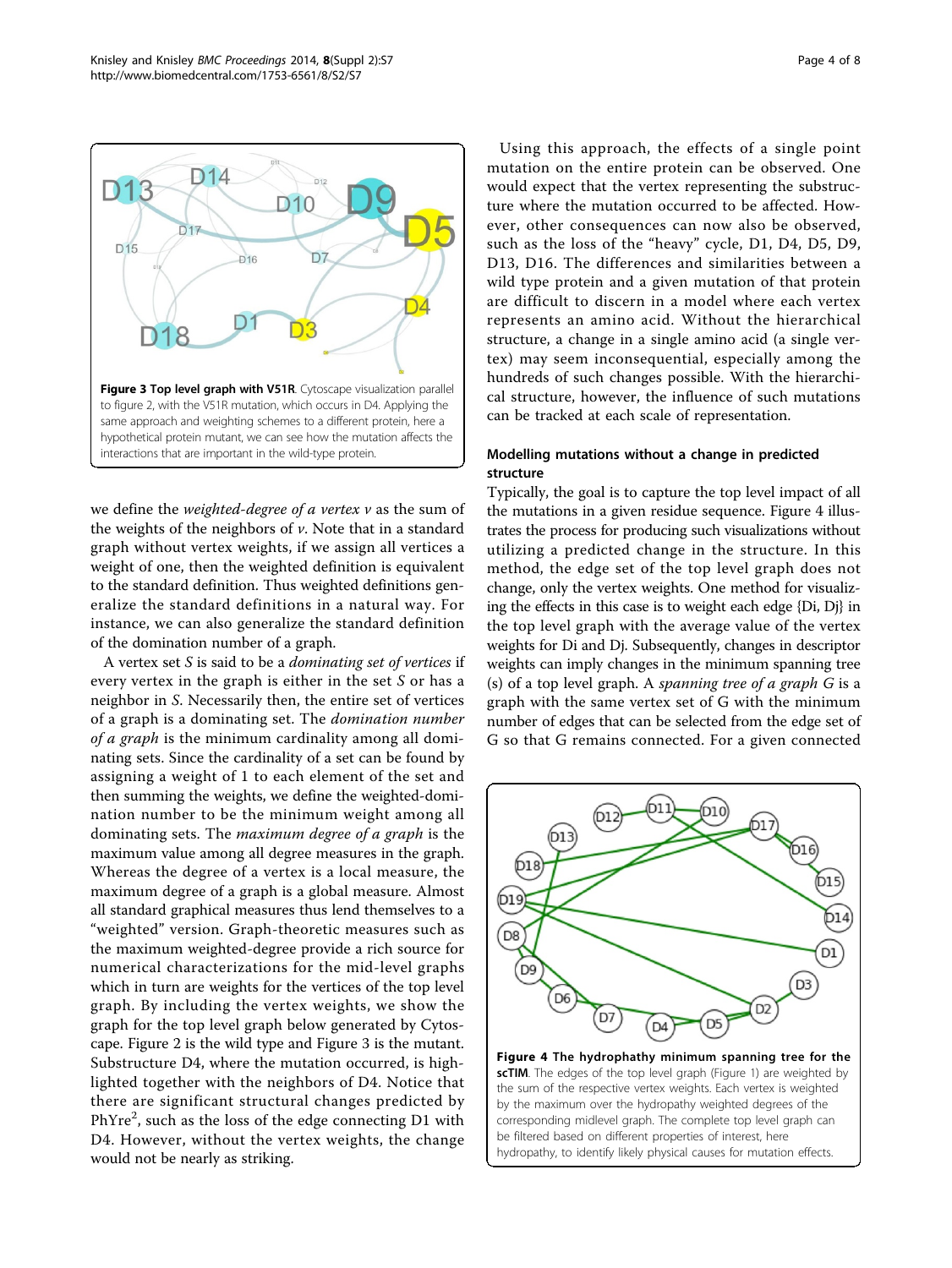graph G, if G is a tree, then it has only one spanning tree, namely itself. Otherwise, if G is a connected graph that has more edges than a tree, it may have many spanning trees. When the edges are weighted, then the minimum spanning tree is the spanning tree whose edge sum is minimal. The famous Traveling Salesman Problem is an illustration of an application of the minimum spanning tree concept.

Using different subsets of the mutations in the sequence for dTIM we obtained different spanning trees, although some vertices in the top level graph were highly conserved across the collection of mutations. Figure [4](#page-3-0) shows the minimum spanning tree of the top level graph of scTIM, while Figure 5 shows the minimum spanning tree for the all-mutations residue sequence dTIM. For Figures [4](#page-3-0) and 5, we used a descriptor based on hydropathy [[20](#page-6-0)]. In both cases, the minimum spanning tree is unique. Figure 6 shows the mean (point) and standard deviation (error bar) across a large number of mutation resamplings, where a mutation resampling was a random selection of mutations from the defective applied to the wild type. Sample size and number of samples were chosen so that each mutation was expected to occur 2.5 times. Figure 6 implies that the degrees of vertices D3, D8, D9, D11, and D18 are unaffected by mutations, whereas structure D4, D12, D17, and D19 are highly sensitive to mutations in the residue sequence. Subsets of the mutations allow individual structure to be studied independently. For example, Figure 7 shows that if mutations are allowed only in D3, then the minimum spanning tree is essentially that of the wild type graph. In contrast, Figure [8](#page-5-0) shows that if mutations are only allowed in D9, then the minimum spanning tree is altered.



# **Discussion**

As the designers of this challenge intended, a problem of great interest in the field of molecular biology and biomedical science is how a single point mutation in some instances can have virtually no effect on the structure and function of a protein while in other cases the results can be disastrous. For example, a mutation in the gene for the cystic fibrosis conductance transmembrane regulator causes the protein to misfold and be tagged for degradation [\[21](#page-6-0)]. Consequently, people with this mutation do not have this needed membrane protein in their epithelial cells and the result is the disease Cystic Fibrosis. We note that for most people, the mutation is a single point mutation, the deletion of phenylalanine (F) at position 508. The protein has a total of



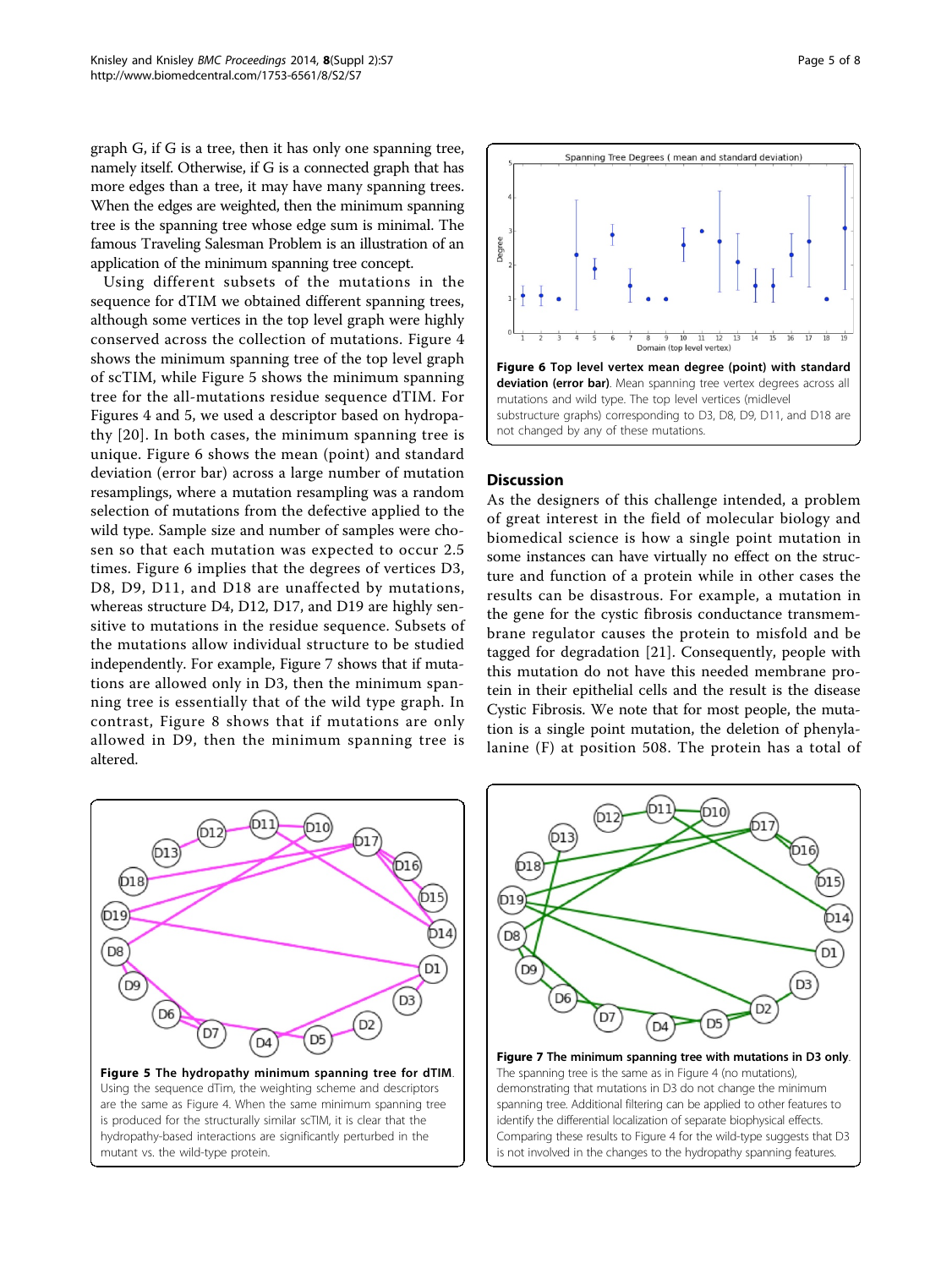<span id="page-5-0"></span>

1482 residues and thus the absence of only one residue out of the nearly 1500 residues has severe consequences. Molecular dynamics has shown the deletion of F at 508 causes very little change at the local level [[22](#page-6-0)], so there must be some means by which this single deletion, i.e., a minor change at the local level percolates the entire structure.

This is the idea behind the vertex-weighted hierarchical graph model. A change at the amino acid level can be quantified on the bottom level and relayed to the midlevel by a change in vertex weights in the corresponding midlevel graph. This change in turn results in a change in the weights of the Top Level graph. The discussion about CFTR is an illustrative example of the concept and not meant to be restrictive. One could replace "deletion" with "insertion" and the discussion would remain the same in that the corresponding midlevel graph with the insertion would change and consequently the vertex representing that midlevel graph would receive a new set of descriptors, i.e, new weights. In addition, biochemical properties associated with the residues such as ss-stability and Vander Waals are included as vertex weights for the amino acids. For access to the IPython notebook and other materials, the reader may contact the authors of the paper.

# Conclusions

Not all graphical invariants are informative for every graph. For example, the connectivity number provides no discerning information on a set of trees since all trees have connectivity number 2. In the same way, it should be noted that not all descriptors can be used to infer the impact of a mutation to the residue sequence. Proteins vary widely in size and structure. Thus, in practice, results and meaningful visualizations require a careful selection and testing of candidate descriptors and vertex weighting methods. The general model however can always be applied. For each application, the size of the structure, the types of the descriptors, and even the number of levels of the hierarchical graph must be determined by the modeller. In addition, the method only works as good as the selected protein prediction software when that software is used to determine the corresponding mutant graph. Our focus here is on visualizing what the software predicts so that, at a glance, one can observe the global structural consequences of a mutation when viewed through the lens of graph theory.

We now discuss some of the specifics in the methods section.

# Methods

We implemented the hierarchical modelling process as an IPython notebook [\[23\]](#page-7-0) running on the Python distribution Anaconda 1.8. This implementation begins by reading in protein three dimensional conformation data in the pdb file format via the module biopython [[24\]](#page-7-0). A single chain in the pdb model must be selected, and then either all or sections of the chain can be used to produce the hierarchical structure. In this way a connected graph is constructed for each chain. These chain graphs can then be connected by edges based on proximity if a protein has more than one chain. Given that the contest designers only provided mutations for one of the chains of TIM, our work was restricted to that chain.

An atom-based contact map is used to generate the lowest level graph. Measures for distances between residues include  $Ca$  to  $Ca$ , between centroids, and between corresponding centers of mass. Edges are weighted with the number of contacts between two residues, and the distance measures can be all-atom or restricted to side chains. In addition to the pdb file, the notebook uses a file "AADescriptorsRaw.csv" which contains a number of amino acid descriptors and graph-theoretic measures. As described earlier, we modify a number of the standard graph-theoretic measures to incorporate the vertex weights. In particular we find weighted upper domination, weighted lower domination, weighted diameter, circumference, average weighted degree, weighted periphery which we define by generalizing standard graphical invariants. Additionally, we use Plr, Chrg, Hydpthy, stablty, ss-stability, vanderWaal, chargetransf, chargedonar, averhydrophocitiy, coilConformation, IsoElectric, Balaban index, RofGyr, ShapeIndex, EIIP to be the most informative from a long list of highly used amino acid indicies. Many of these can be found in the Amino Acid Index Database [\[25\]](#page-7-0).

Thus, the lowest level - the all atom level - is used both to define the structure and the vertex properties of the mid-level graph. A list of ranges defines the vertices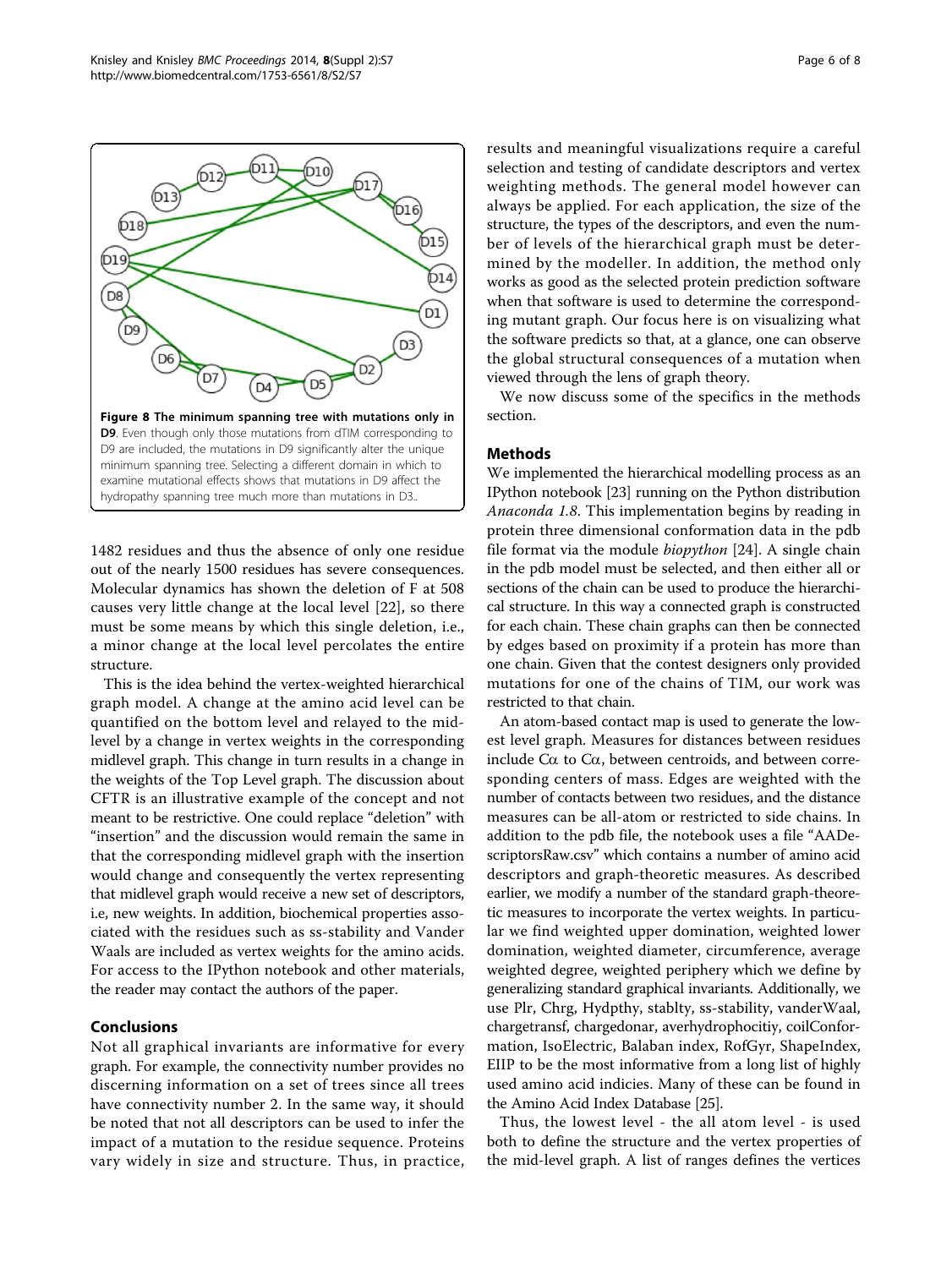<span id="page-6-0"></span>(substructures) of the mid-level, contact-map generated graphs. Each of these substructures are in turn the vertices of the top level graph. Once again, edges are defined by the contacts between the structures, with at least two contacts between substructures necessary for an edge in the top level graph. Also, the top level edges are once again weighted by the number of contacts between the substructures (which are the vertices of the top level graph.)

Graph based descriptors are defined for the substructure graphs Di and for the top level graph. For example, the maximum generalized degree of a substructure graph is the largest vertex weighted degree corresponding to a given amino acid descriptor. The vertex weighted degree over a given descriptor is the sum of the descriptor values over the neighborhood of that vertex. A substructurewide descriptor thus provides vertex weights for the vertices in a top level graph, and these vertex weights can be used to infer properties of the top level graph. The result can be exported to graphml as a vertex weighted graph, after which a visualization tool such as Cytoscape can be used to visualize the impact of sequence level changes on the top level graph of a protein.

There are numerous way to quantify structural aspects of a graph and these quantities are typically called graphical invariants in graph theory. For example, if the edges of the graph are weighted, then the minimum weight of a spanning tree is a quantity that is well known and highly studied. Thus, we use the vertex weights to determine a corresponding scheme for edge weights and then utilize the fact that there exist algorithms to find the minimum spanning trees of (edge) weighted graphs. The minimum weight among all spanning trees is just one of many ways to quantify a graph and these are the quantities that can then be drawn upon as vertex weights for the next level up the hierarchy, or used as part of the final quantification of the graph if one is calculating the minimum spanning tree of the top level graph. We have explored a number of graphical invariants from graph theory and molecular descriptors from computational chemistry. This work illustrates the concept and utility of the vertex-weighted hierarchical graph as an effective modelling and visualization tool for the investigation of the consequences of a mutation.

#### Competing interests

The authors declare that they have no competing interests.

#### Authors' contributions

Both authors contributed equally to the project.

#### Acknowledgements

The data for the Data Contest was provided by Drs. Magliery and Sullivan. We gratefully acknowledge the dataset provided by Drs. Magliery and Sullivan at The Ohio State University for the purposes of the BioVis 2013

Contest. This work was partially funded by an East Tennessee State University Research Development Grant (#E82258).

#### **Declarations**

Publication of this work was supported by an East Tennessee State University Research Development Grant (#E82258). This article has been published as part of BMC Proceedings Volume 8 Supplement 2, 2014: Proceedings of the 3rd Annual Symposium on Biological Data Visualization: Data Analysis and Redesign Contests. The full contents of the supplement are available online at [http://www.](http://www.biomedcentral.com/bmcproc/supplements/8/S2) [biomedcentral.com/bmcproc/supplements/8/S2](http://www.biomedcentral.com/bmcproc/supplements/8/S2)

#### Authors' details <sup>1</sup>

<sup>1</sup>Department of Mathematics and Statistics, East Tennessee State University, Johnson City, TN 37614. <sup>2</sup>Institute for Quantitative Biology, East Tennessee State University, Johnson City, TN 37614.

#### Published: 28 August 2014

#### References

- 1. Bonchev D, Rouvray DH: Chemical Graph Theory: Theory and Fundamentals Abacus/Gorden& Breach Science, New York; 1991.
- 2. Trinajstic N: Chemical Graph Theory. 2 edition. CR C Press, Boca Raton, FL; 1992.
- 3. Cheng T, Lu Y, Vendruscolo M, Lio P, Blundell T: Prediction by Graph Theoretic Measures of Structural Effects in Proteins Arising from Non-Synonymous Single Nucleotide Polymorphisms. PLoS Computational Biology 2008, DOI:10.1371/journal.pcbi.100013.
- 4. Del Sol A, Fujihashi H, Amoros D, Nussinov R: Residues crucial for maintaining short paths in network communication mediate signaling in proteins. Mol. Sys. Bio. 2006, article number 2006.0019 doi: 10.1083/ msb4100063.
- 5. Amital G, Shemesh A, Sitbon E, Shklar M, Netanely D, Venger I, Pietrokovski S: Network analysis of protein structures identifies functional residues, . J Mol Biol 2004, , 344: 1135-1146.
- 6. Green L, Higman V: Uncovering network systems within protein structures, . J Mol Biol 2003, , 334:: 781-791.
- 7. Del Sol A, O'Meara P: Small world network approach to identify key residues in protein folding, . Proteins 2004, 58:672-682.
- 8. Vendroscolo M, Dokholyan N, Paci E, Karplas M: Small world view of the amono acids that play a key role in protein folding. Phys Rev 2002, E65:0619101-0619104.
- 9. Dokholyan N, Li L, Ding F, Shakhnovich E: Topological determinants of protein folding. PNAS 2002, 99(13):8637-8641, doi:10.1073/pnas.122076099.
- 10. Vishveshwara S, Brinda KV, Kannan N: Protein Structure: Insights from Graph Theory. Journal of Theoretical and Computational Chemistry 2002, 1(1).
- 11. Knisley D, Knisley J, Herron C: Graph-theoretic models of mutations in the nucleotiede binding domain 1 of the cystic fibrosis transmembrane conductance regulator. Computational Biology Journal 2013, 2013, Article ID-157135.
- 12. The Protein Data Bank. [[www.pdb.org\]](www.pdb.org).
- 13. Knisley D, Knisley J: Predicting protein-protein interactions using a neural network and graphical invariants. Computational Biology and Chemistry 2011, 35,: 108-113.
- 14. Kelley L, Sternberg M: Protein structure prediction on the web: a case study using the Phyre server. Nature Protocols 2009, 4:363-371.
- 15. I-TASSER. [\[http://zhanglab.ccmb.med.umich.edu/I-TASSER/](http://zhanglab.ccmb.med.umich.edu/I-TASSER/)].
- 16. Protein structure prediction center. [\[www.predictioncenter.org](www.predictioncenter.org)].
- 17. Saito R, Smoot ME, Ono K, Ruscheinski J, Wang PL, Lotia S, Pico AR, Bader GD, Ideker T: A travel guide to Cytoscape plugins. Nature Methods 2012, Nov9(11):1069-76 [\[http:www.cytoscape.org](http:www.cytoscape.org)], doi:10:1038/nmeth.2212.
- 18. Chartrand G, Zhang P: A first course in graph theory. Dover 2012.
- 19. West D: Introduction to Graph Theory. 2 edition. Pearson; 2000.
- 20. Kyte J, Doolittle RF: A simple method for displaying the hydropathic character of a protein. Journal of Molecular Biology 1982, 157(1):105-32 [[doi:10.1016/0022-2836\(82\)90515-0](doi:10.1016/0022-2836(82)90515-0)].
- 21. Serohijos A, Hegedus T, Riordan J, Dokholyan N: Diminished selfchaperoning activity of the F508del mutant of CFTR results in protein misfolding. PLoS Computational Biology 2008, 4(2), Article ID 10000008.
- 22. Lewis H, Zhao X, Wang C, et al: Impact of the ΔF508 mutation in first nucleotide-binding domain of human cystic fibrosis transmembrane